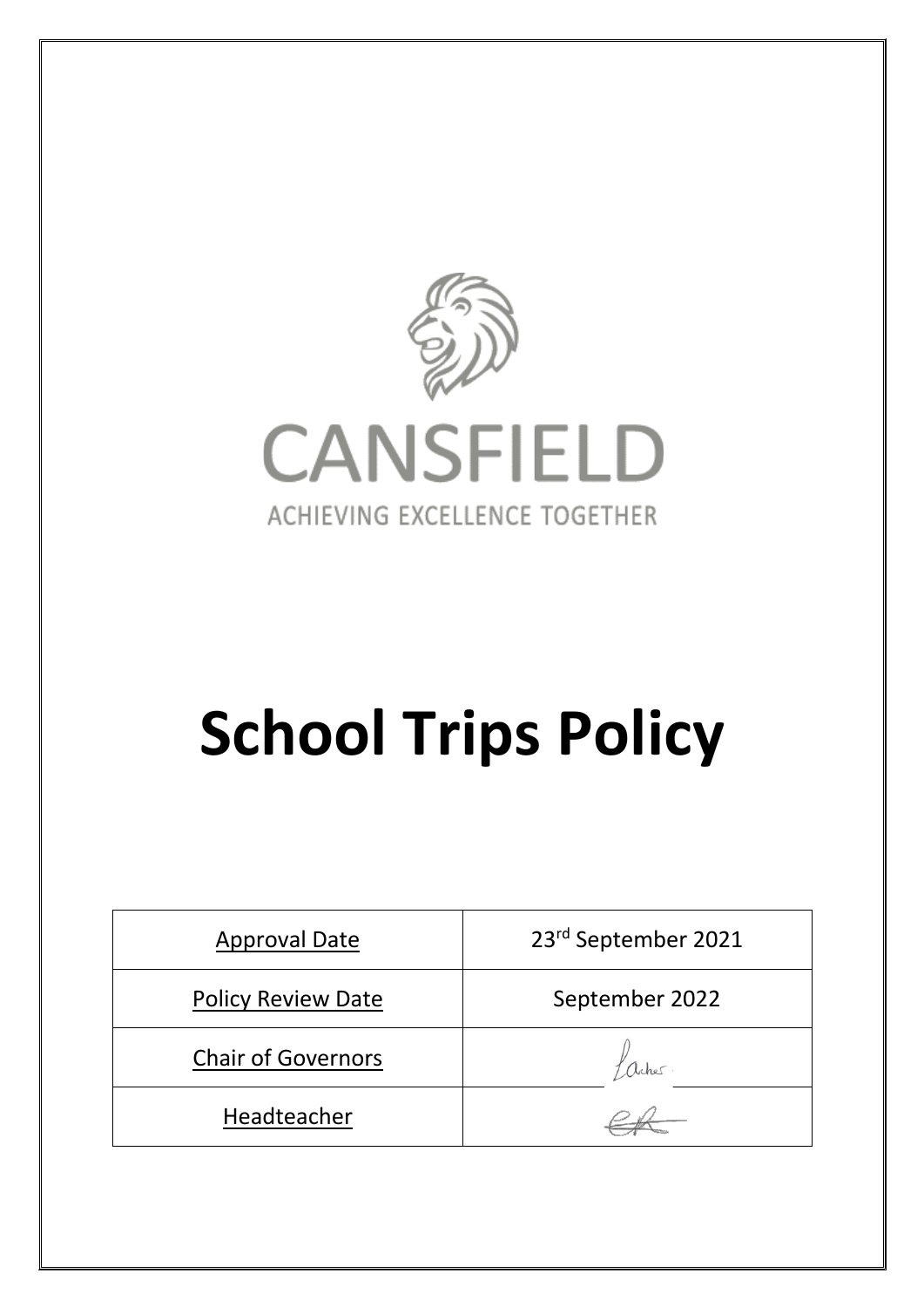#### **1. Educational Visits**

At Cansfield we believe that educational visits and trips can play a vital part in the development of our students. The benefits are huge, and include:

- Creating memorable experiences.
- § Providing opportunities for students and teachers to develop relationships in a different setting and context.
- Helping students to see the connection between classroom learning and the real world.
- Increased motivation in students.
- § Giving students an opportunity to do something that they might not get the opportunity to do at any other point in their lives.
- Students' horizons are broadened and they have an increased understanding of the opportunities available to them in life.
- Trips are fun.

There are obviously risks involved when planning a trip outside of school, but when managed well these can be minimised. Indeed, giving students an opportunity to learn about risks is an important element in their own development.

Cansfield High School is fully committed to providing students with an opportunity to take part in as broad a range of educational visits as possible, with minimal disruption to curriculum time.

We currently use the online Evolve system to upload and sign off trips. When organising a trip it is absolutely vital that it is done in a timely fashion so that all paperwork can be signed off and letters sent out to parents in a timely fashion. With this in mind, the following are the minimum timescales for trip details to be uploaded on Evolve.

- Day trips: 2 weeks in advance of trip.
- Overnight trips: 6 weeks in advance of the trip.

In the event that these timescales cannot be adhered to for unforeseen reasons (e.g. trip as a result of winning a competition), authorisation will need to be granted by Dr Baker for the trip to go ahead. With the exception of unforeseen trips, no trip will be authorised that was not entered on Evolve due to the time necessary to complete the administration for the trip. A checklist has been created to support Visit Leaders through the process of organising a trip in part 12.1. Although it does not need to be seen by anyone else, though note that it will be assumed that all stages of the checklist have been ticked off by the Visit Leader.

Any trip that is taken off school premises needs to follow the stages noted in the checklist. This is vital in ensuring that the school can give you full support in all aspects of the trip and in the eventuality that anything unforeseen occurs.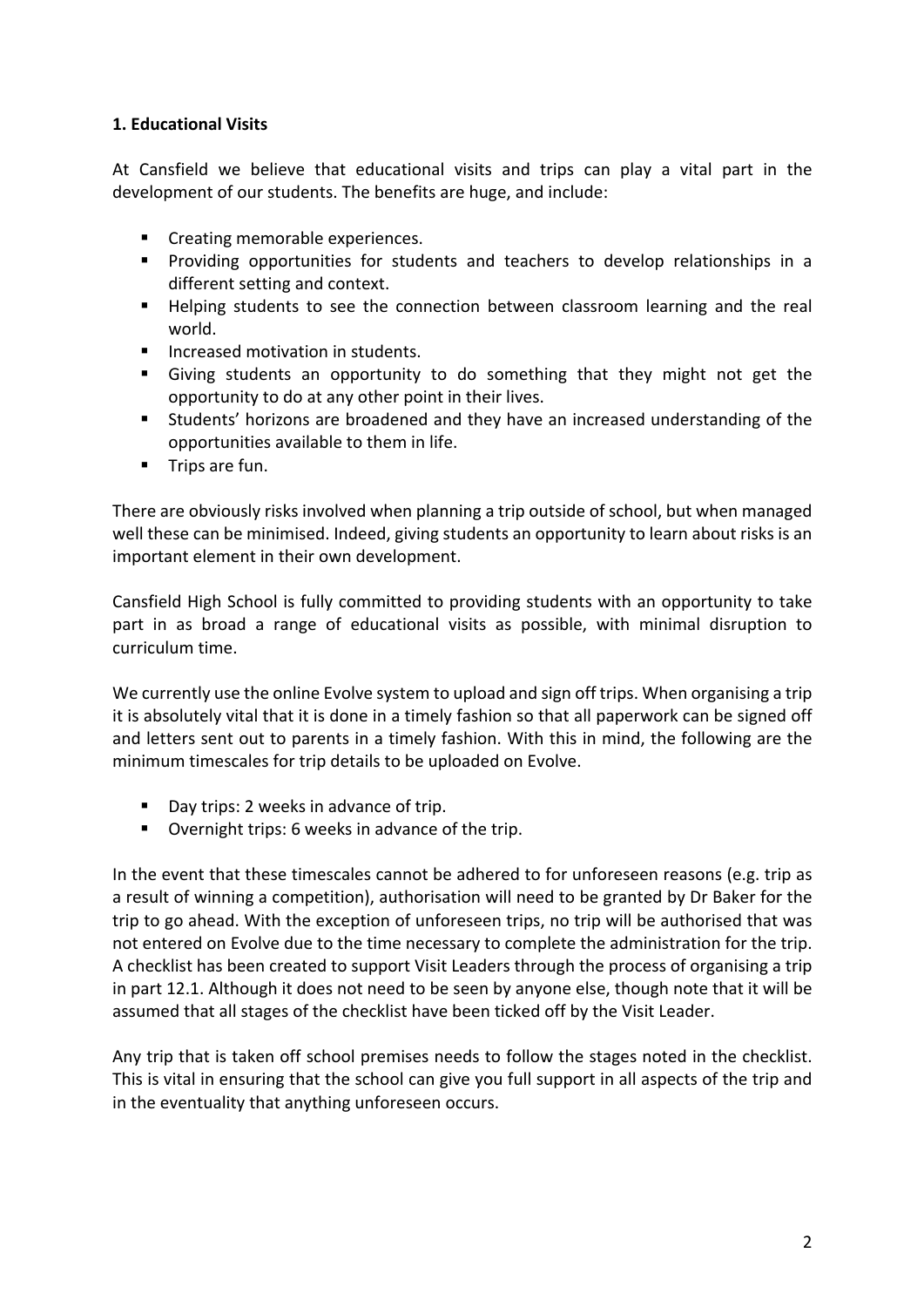# **2. Approval for a Trip**

The Headteacher has authority to sign off all trips that are below £750 in cost and within Europe and updates Governors during meetings. Trips that are outside Europe and / or cost more than £750 must be signed off directly by Governors and as such significant time needs to be planned in to the planning process to accommodate this.

#### **3. Use of a Staff Member's Car for a School Trip**

If a trip is planned in which students will be transported in a member of staff's personal car, parents of those students travelling in the car must be specifically notified of the manner of transport and the car must be covered by business insurance.

#### **4. The Finance Department**

The Finance Department will obtain quotes for transport from coach companies / travel companies. The trip will be set up on scopay and details of the deadline for payments with be finalised. Furthermore, they will complete a financial breakdown after consultation with the staff member. Other cost factors to consider are; cost of cover needed, all transfer, printing costs for letters / booklets and bank charges etc. Texting will be utilised reminding parents of payments due / late payments. The Finance Department will chase up outstanding payments by letter or text, and the Visit Leader will make phone calls to parents if necessary.

#### **5. Planned Visits and the School Day**

Where possible, trips and visits are planned outside of the curriculum time. Although we recognise that this may not always be possible, we do acknowledge that trips and visits are a crucial element of developing socially, promoting teamwork and widening the life experiences of students, to name a few, that would not necessarily be easily nurtured in a classroom environment.

#### **6. Inclusion**

Under the Equality Act 2010, it is unlawful to discriminate against disabled participants because of their disability, without material or substantial justification. We are required to make reasonable adjustments to avoid participants being placed at a substantial disadvantage. However, the Equality Act does not require responsible bodies to place employees or participants at risk if a health and safety issue arises. It is also the case that the adjustments made to include a disabled young person should not impinge unduly on the planned purpose of the activity.

# **7. Safety during the Visit**

Prior to the visit, staff must ensure that all participants understand what is expected of them. This includes any 'rules' that will be in place. The code of conduct will ensure ownership and must be re-emphasised at appropriate times during the visit. It is the responsibility of the Visit Leader to modify or curtail the visit or activity (e.g. Plan B) to suit the changing circumstances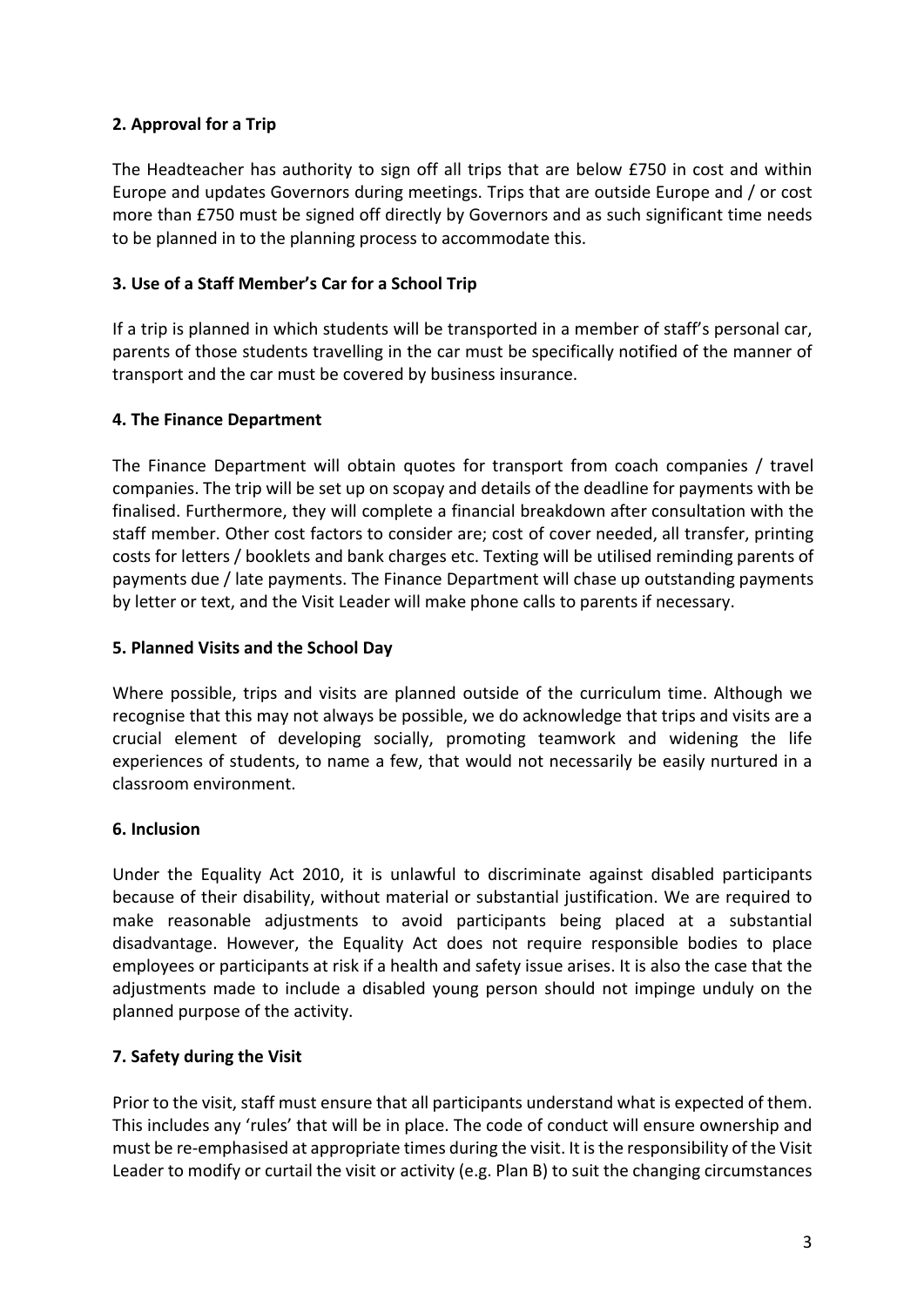- for example: over-busy lunch area, rain, rising water levels, etc. Following the visit, the visit leader should record any significant issues in the evaluate section of EVOLVE, for both reference and to inform future visits.

#### **7.1 First Aid**

For all visits there MUST be a named responsible adult with a good working knowledge of first aid appropriate to the environment (eg. urban, remote, water, etc). 'Basic Skills' is a level which may be suitable for routine urban visits, however the nature of the visit may indicate that a higher level qualification is appropriate, especially in circumstances where it is likely that access by the emergency services may be delayed. Based on the nature of the particular visit, the Educational Visits Coordinator and / or Visit Leader should make a professional judgement regarding the level of first aid required. However, any residential visit or adventurous activity should be accompanied by, or have access to, qualified first aid provision (minimum 2 day award). For residential visits, the Visit Leader should ensure that first aid is available at all times. A first aid kit appropriate to the visit should be carried, and there should always be someone who is nominated to deal with first aid issues.

#### **8. Parental Consent**

Section 35 of the Education Act 2004 states: 'Where a visit is part of a planned curriculum in normal curriculum time, then parental consent is not necessary although it is recommended good practice to ensure that parents are informed'. However, at Cansfield High School we require that consent should be obtained on an individual visit basisfor every trip. Information provided to parents prior to granting consent should include full details of the activities and any other significant information.

#### **9. Competence to Lead**

The competence of the Visit Leader is the single most important contributory factor in the safety of participants. The EVC and the Headteacher must therefore consider the following when assessing the competence of a member of staff to lead a visit:

- What experience the leader has in accompanying similar or other visits?
- Is the leader competent in planning and managing visits?
- What are the leader's reasons for undertaking the visit?
- Does the leader have the ability to manage the pastoral welfare of participants?
- Does the leader exhibit sound decision making abilities?
- § What experience has the leader of the participants he/she intends to supervise?
- § What experience has the leader of the environment and geographical area chosen?
- § Does the leader possess appropriate qualifications?
- If appropriate, what is the leader's personal level of skill in the activity, and fitness level?
- § If leading adventurous activities', has the leader been 'approved' by the Local Authority?
- Is the leader aware of all relevant guidelines and able to act on these?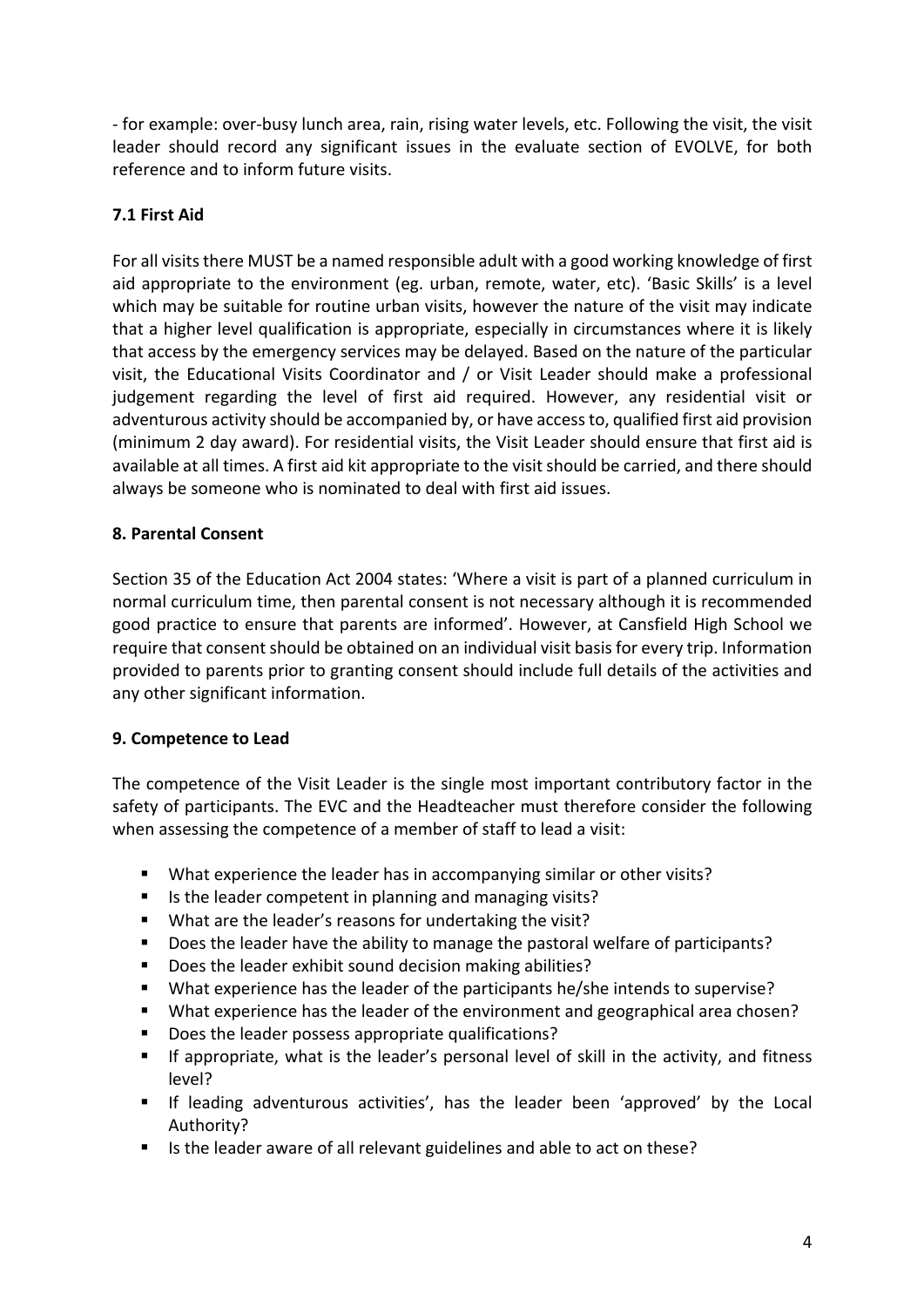# **10. Staffing and Supervision**

For all visits, the visit leader, Educational Visits Coordinator and Headteacher will make a professional judgment regarding the number and suitability of staffing on an individual visit basis after consideration of the following: the type, level, and duration of activity, nature and requirements of individuals within the group, including those with additional needs, experience and competence of staff and other adults, the venue, time of year and prevailing / predicted conditions, the contingency, or 'Plan B' options. A visit must not go ahead where either the visit leader, Educational Visits Coordinator, or Headteacher is not satisfied that an appropriate level of supervision exists. Ratios taken from National Guidance:

- School Year  $7 11$  1:20
- Residential/Out of Country 1:10

It must be remembered that the National Guidelines are just that, and staffing levels must be increased if the group or nature of the visit dictates. Staff who are assigned to support the specific needs of an individual, cannot be included in the overall staffing ratio and their responsibility should not include the wider group.

# **10.1 Remote Supervision**

Young people must be supervised throughout all visits. At times they may be unaccompanied by a member of staff or other responsible adult, e.g. Duke of Edinburgh expeditions, 'down time' in a shopping centre, etc. This is known as 'remote' supervision. 'Remotely supervised' activities can bring purposeful educational benefits, and the progression from dependence to independence is to be encouraged. In addition to considering the benefits of the activity, staff should also ensure that reasonably practicable safety precautions are taken. The decision to allow remote supervision should be based on professional judgement taking into account such factors as: prior knowledge of the individuals (including their maturity and levels of responsibility) venue and conditions, the activity taking place, preparatory training, the competence of the supervising staff and the emergency systems in place.

#### **11. Covid 19 Operational Guidance for Trips**

Given the likely gap in COVID-19 related cancellation insurance, schools that are considering booking a new visit, whether domestic or international, are advised to ensure that any new bookings have adequate financial protection in place.

The government continue to recommend schools do not go on any international visits before the start of the autumn term (September 2021). From the start of the new school term, schools can go on international visits that have previously been deferred or postponed and organise new international visits for the future.

Schoolsshould be aware that the travel list (and broader international travel policy) is subject to change and green list countries may be moved into amber or red. The travel lists may change during a visit and therefore if you are organising a foreign trip you must comply with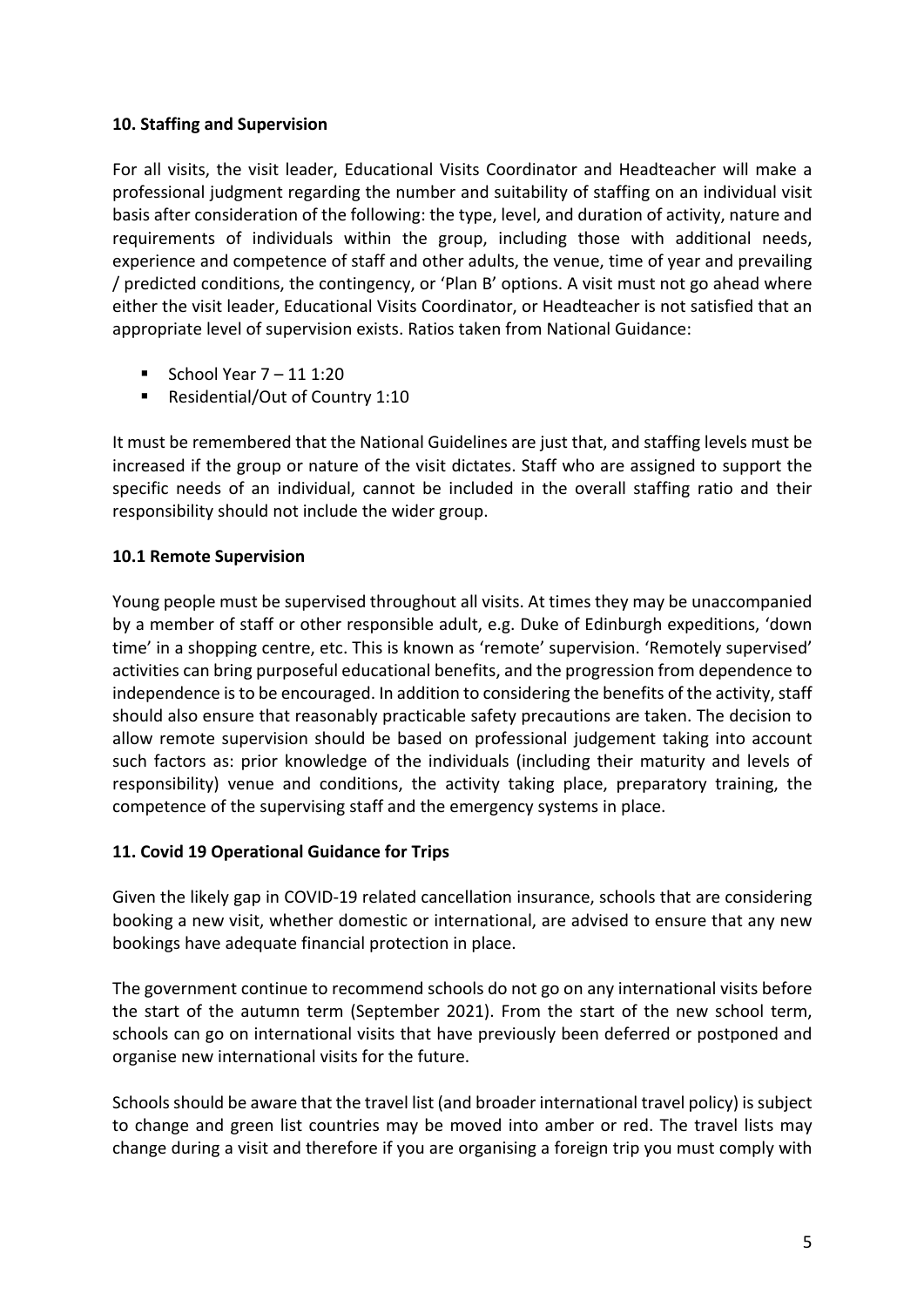international travel legislation and should have contingency plans in place to account for these changes.

You should speak to either your visit provider, commercial insurance company, or the risk protection arrangement (RPA) to assess the protection available. Independent advice on insurance cover and options can be sought from the British Insurance Brokers' Association (BIBA) or Association of British Insurers (ABI). Any school holding ATOL or ABTA refund credit notes may use these credit notes to rebook educational or international visits.

You should undertake full and thorough risk assessments in relation to all educational visits and ensure that any public health advice, such as hygiene and ventilation requirements, is included as part of that risk assessment. General guidance about educational visits is available and is supported by specialist advice from the Outdoor Education Advisory Panel (OEAP).

# **12. Checklist for Trip Leaders**

This is a personal checklist to assist in the planning process for a trip. It does not need to be submitted to anyone else, but it will be assumed that all aspects have been satisfactorily ticked off for every stage of the trip when it is agreed. If staff need support with any aspect of this, they should contact Dr Baker or Mr Forshaw. Additional copies of this checklist can be obtained from Mr Forshaw.

# **12.1. Checklist for Trip Leaders**

During the planning phase

| If financial arrangements are needed for the visit, I check with Dr Baker before committing  |  |  |
|----------------------------------------------------------------------------------------------|--|--|
| the school.                                                                                  |  |  |
| I have checked with the Office Manager the dates in the diary to prevent any potential       |  |  |
| clashes.                                                                                     |  |  |
| I have the confidence and competence required to lead the visit effectively and this has     |  |  |
| been confirmed by Dr Baker and my line manager.                                              |  |  |
| I have completed a yellow permission form, which can be obtained from Mr Forshaw             |  |  |
| The visit is effectively supervised with appropriate staffing ratios (1:20, unless high risk |  |  |
| visit and then 1:10).                                                                        |  |  |
| I have undertaken a preliminary visit if appropriate.                                        |  |  |
| I have produced a draft letter with reply slip, which the Office Manager has checked, and    |  |  |
| finance have checked the payment details on the letter.                                      |  |  |
| I have printed letters and distributed to students.                                          |  |  |
| I have obtained all parental consent forms, trip leaders must check that these are           |  |  |
| appropriate to their trip and clear, and make additions if necessary. All medical details,   |  |  |
| contact details and the information from these has been considered in the visit plan, and    |  |  |
| shared with the leadership team and relevant third party providers.                          |  |  |
| I have uploaded a full risk assessment and other supporting documentation on Evolve          |  |  |
| within the applicable timeframe (minimum of 2 weeks before trip for a day trip; 6 weeks      |  |  |
| before trip for an overnight visit).                                                         |  |  |
| I have checked whether insurance arrangements for all aspects of the trip are adequate.      |  |  |
| I have completed flight / travel company booking forms with staff and student details.       |  |  |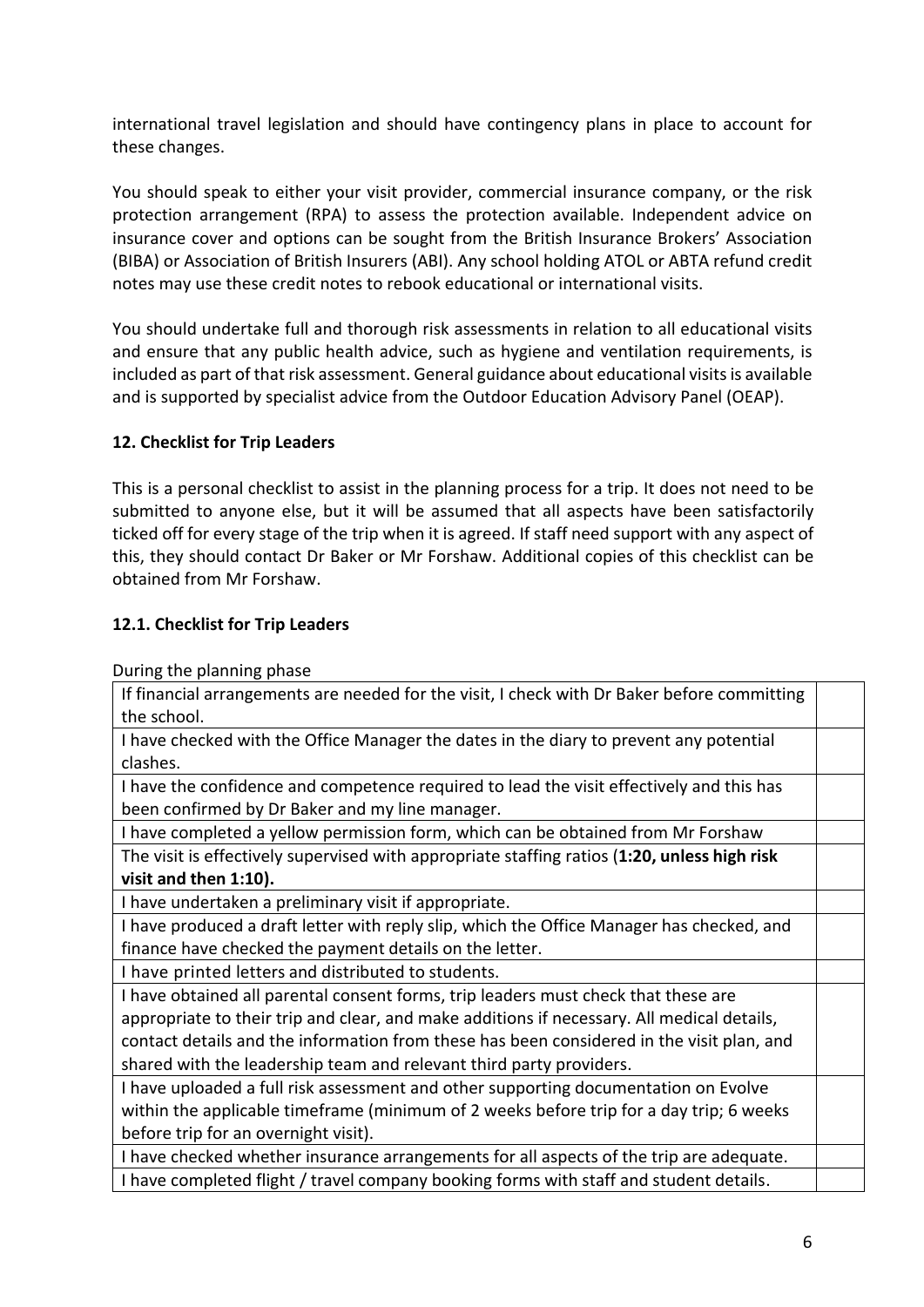| I have defined the roles and responsibilities of other staff to ensure effective supervision,   |  |
|-------------------------------------------------------------------------------------------------|--|
| and have appointed a deputy.                                                                    |  |
| I have shared details of the 24/7 emergency contacts and emergency arrangement with             |  |
| key staff (SIMS Reports / Run report / Focus / Student / 401 Parents TEL NO excel) or           |  |
| directly from consent forms.                                                                    |  |
| When a provider is being used I undertake appropriate checks, and ensure that there is a        |  |
| clear contact / agreement in place about what they are responsible for (supervision /           |  |
| activities etc).                                                                                |  |
| If accompanying adults take a family member on a visit, there are adequate safeguards to        |  |
| ensure that this will not compromise group management.                                          |  |
| Child protection issues are addressed, including DBS checks and processes where                 |  |
| appropriate.                                                                                    |  |
| I have disseminated relevant information to supporting staff.                                   |  |
| If the trip involves students being out of normal lessons, I email staff with student lists for |  |
| planning purposes in good time, ideally a week before.                                          |  |
| There is access to first aid at an appropriate level.                                           |  |
| An emergency point of contact (usually Dr Baker unless he is a participant on the trip, in      |  |
| which case it would be another member of SLT) has been identified and given all relevant        |  |
| information about accompanying staff and students and the location of the visit.                |  |
| Relevant information has been provided to parents and students, and pre-visit                   |  |
| information meetings have been arranged where appropriate.                                      |  |
| I have briefed staff and other supervisors on the nature of the group, including age,           |  |
| medical issues (SIMS Reports / Run report / Focus / Student / Trips Medical), photo             |  |
| consent, way home details and student mobile numbers, capabilities, special educational         |  |
| needs, likely behaviour and any other information relevant to the planned activities; the       |  |
| nature and location of the visit.                                                               |  |
| I have given staff and third party providers access to emergency contact details and            |  |
| emergency procedure details.                                                                    |  |
| I have created the Group Leader pack - include group leader emergency procedures,               |  |
| senior staff mobile numbers. Also include medical information, dietary information, photo       |  |
| consent, way home details and student mobile numbers etc in the group leader pack.              |  |
| (Staff shared / Reception / Trips / Educational Trips and visits / Trip info for visit leader - |  |
| This folder has the required documents that you need with you).                                 |  |
| I have created additional Group Leader packs where necessary.                                   |  |
| I have emailed all Senior Staff with details of the trip ensuring the emergency officers        |  |
| know.                                                                                           |  |
|                                                                                                 |  |

# On the day

| I complete a register of students on the trip and, if during the school day, provide a copy to |  |
|------------------------------------------------------------------------------------------------|--|
| Mrs Giannoni.                                                                                  |  |
| I provide accompanying staff and supervisors with a list of students, their contact details    |  |
| and medical information.                                                                       |  |
| I ensure that accompanying staff and supervisors have each other's contact details.            |  |
| I collect the first aid pack and ensure that it is with a qualified first aider throughout the |  |
| duration of the trip where appropriate.                                                        |  |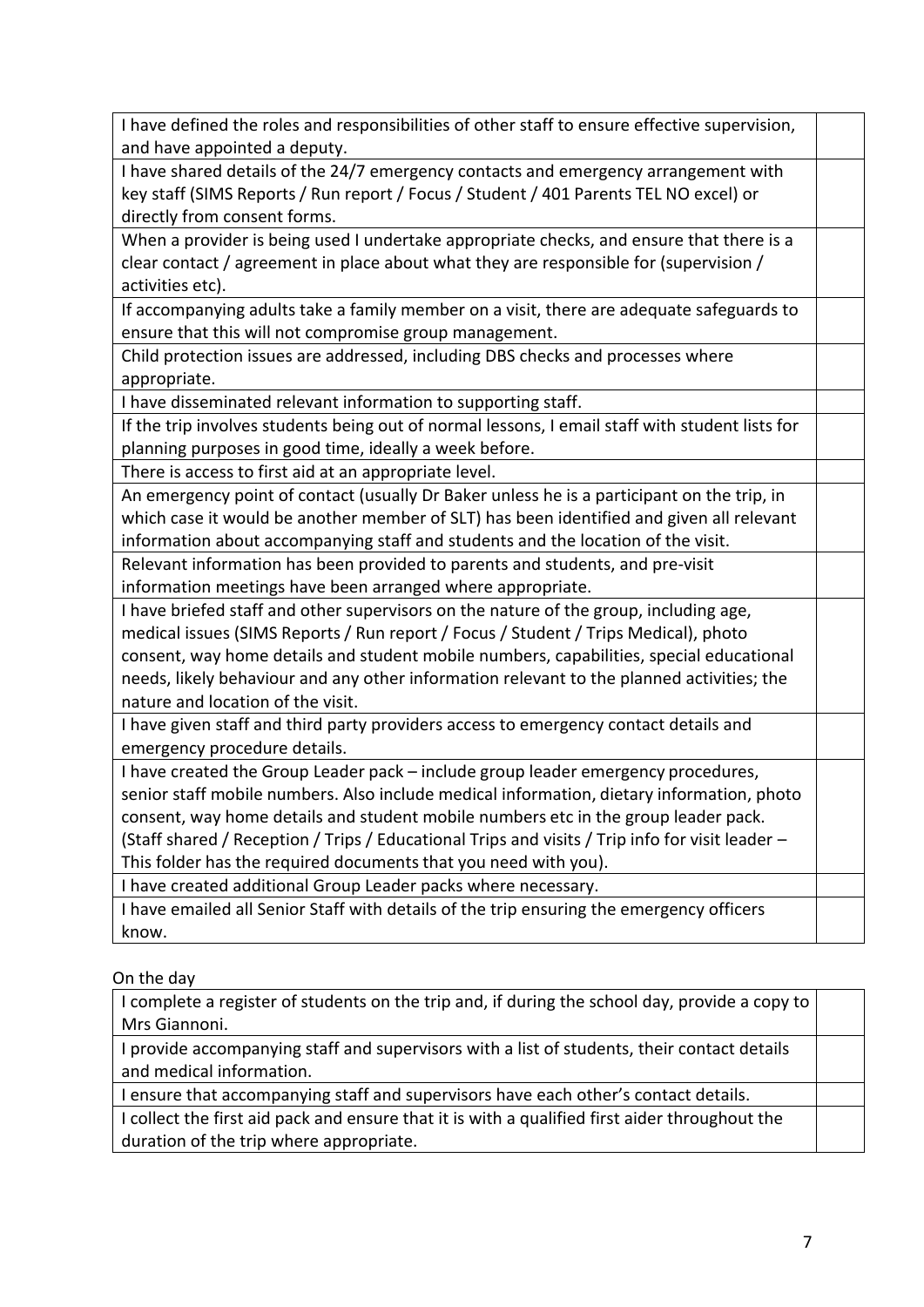After the trip

| I have shredded any confidential student information.                                           |  |
|-------------------------------------------------------------------------------------------------|--|
| I have completed an evaluation of the trip and uploaded on Evolve.                              |  |
| I have completed the student voice questionnaire with quantifiable data and emailed to          |  |
| Mr Forshaw.                                                                                     |  |
| I have ensured that all details have been uploaded onto the school's Provision Mapper software. |  |
|                                                                                                 |  |